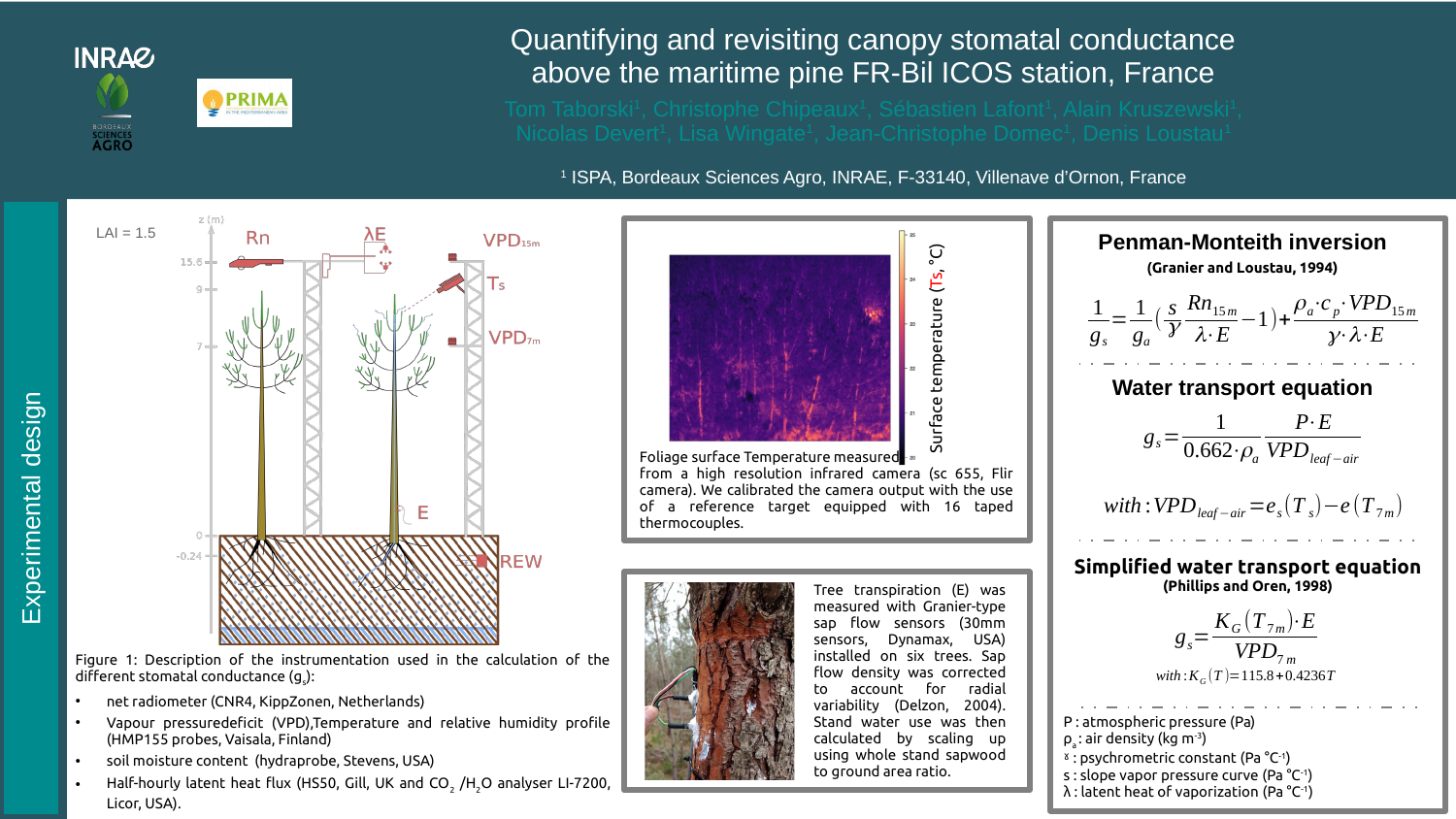

Phillips

 $VPD_{7m}$ 

 $VPD_{15m}$ 

 $\mathsf{VPD}_{\mathsf{air}\text{-}\mathsf{leaf}}$ 

PM inversion

Water transport eq